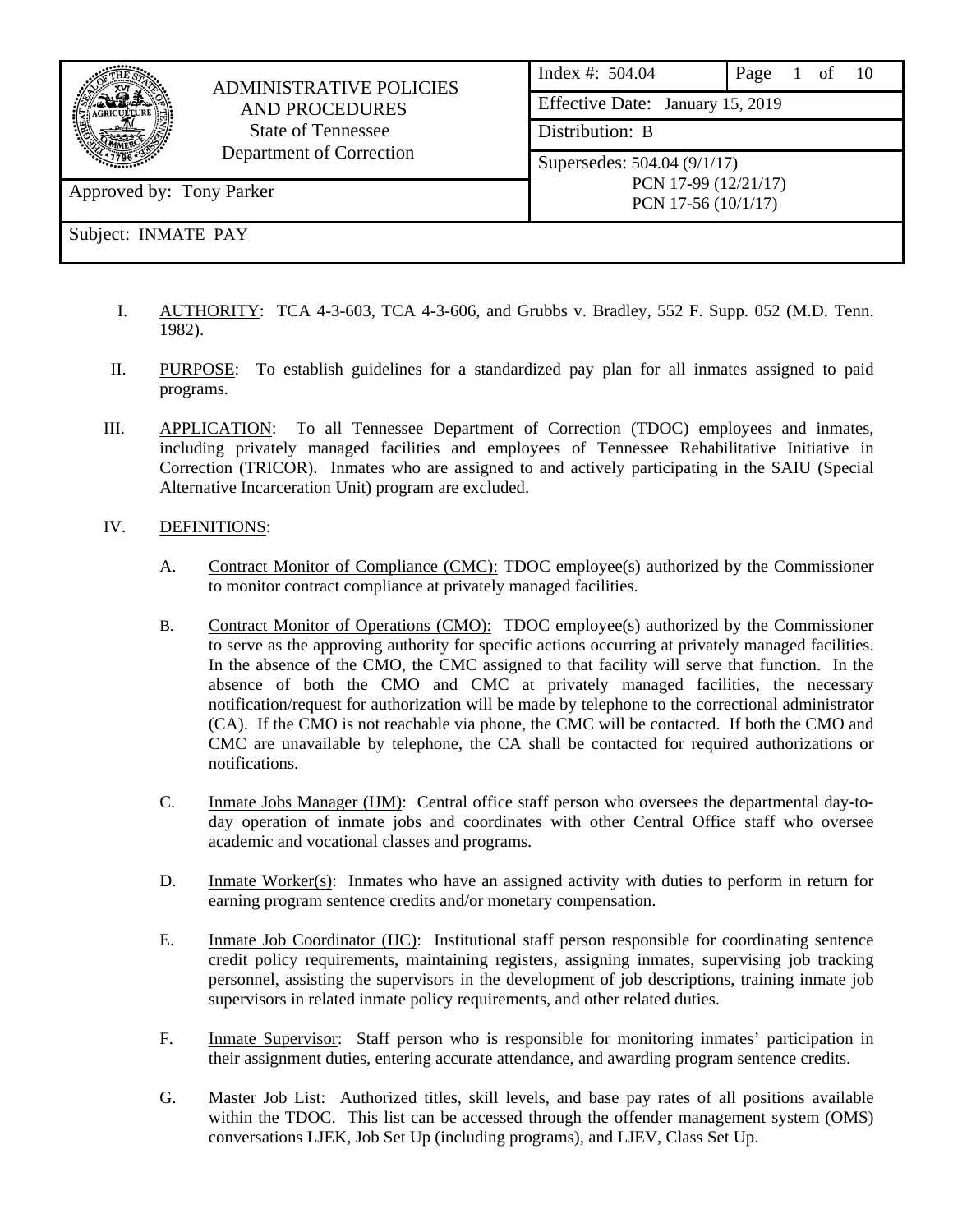| Effective Date: January 15, 2019 | Index $# 504.04$ | Page | 0Ì | 10 |
|----------------------------------|------------------|------|----|----|
|                                  |                  |      |    |    |

- H. Security Management Unit (SMU): Restrictive population housing unit(s) located inside the secure perimeter of the institution designated for the placement of confirmed STG members and disruptive inmates for the purpose of separating them from the rest of general population.
- I. Sojourner (SOJR): A mental health/cognitive behavioral program designed to reduce violent and problematic behavior among inmates living in restricted housing. SOJR provides a therapeutic environment that facilitates pro-social choices, while also addressing criminal thinking and mental health issues often associated with recidivism.
- J. Specialty Crew: For the purpose of this policy only, a specialty crew is a select group of five to 15 inmate workers assigned to provide specific construction skills, etc. to complete a temporary project for TDOC.
- K. Specialty Jobs:Specific jobs with an advanced degree of complexity and/or a condition requiring successful completion of a test prior to placement.
- V. POLICY: Inmates may receive compensation for participation in assigned jobs, classes, and/or programs according to established departmental pay rates and procedures.

## VI. PROCEDURES:

- A. Pay Rate Levels: Pay rates will be determined by the skill level of each job as defined by the master job list and the length of successful time spent in that skill level by an inmate worker.
	- 1. Unskilled: Academic and vocational education programs and unskilled jobs involving very little training and/or complexity.
	- 2. Semi-skilled: On-the-job training for positions that require some skill; jobs which involve use of equipment of moderate complexity; and semi-skilled jobs which may require testing/qualification for placement.
	- 3. Skilled: Work requiring specialized training and/or ability, and work involving complex and valuable equipment. Inmates assigned to Carpentry II class who work in the community may be paid at the skilled rate.
	- 4. Highly skilled: Specific jobs designated as highly skilled by the IJM or by a certificate reflecting successive completion of a related vocational class, or by a certified test from an accredited institution showing mastery of a specific skill.
- B. Inmate pay scale:

| Level                                                               |  |
|---------------------------------------------------------------------|--|
| \$0.25/hour<br>Unskilled<br>\$0.17/hour<br>\$.34/hour               |  |
| Semi-skilled<br>\$0.25/hour<br>\$.42/hour<br>\$0.34/hour            |  |
| \$0.42/hour<br>\$.50/hour<br>Skilled<br>\$0.34/hour                 |  |
| <b>Highly Skilled</b><br>\$0.42/hour<br>$$0.50/h$ our<br>\$.59/hour |  |
| \$1.00/hour<br>\$0.75/hour<br>Specialty Jobs<br>N/A                 |  |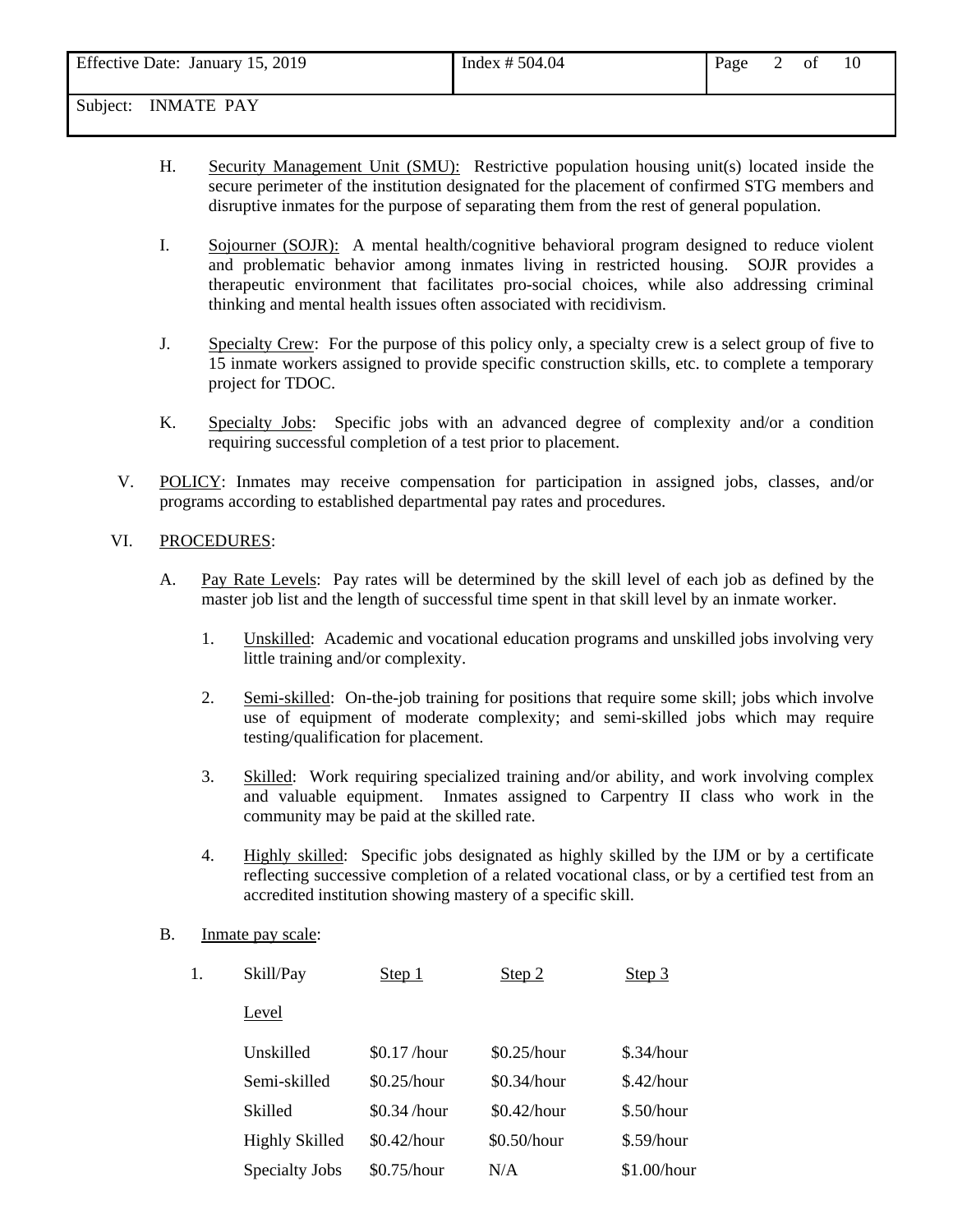| Effective Date: January 15, 2019 | Index # $504.04$ | Page | ΟÌ | 10 |  |
|----------------------------------|------------------|------|----|----|--|
| Subject:<br><b>INMATE PAY</b>    |                  |      |    |    |  |

- 2. Inmates assigned to a specialty crews shall be paid at the rate of \$0.75 per hour. If an inmate receives a non-disciplinary dismissal from a specialty crew, the inmate shall be returned to the same job or skill/pay level. Upon completion of the project, inmates shall be returned to the previous rate of pay.
- 3. Any such jobs or positions identified as Specialty Jobs shall be listed in the OMS accordingly. The pay scale for inmates assigned to a job or position within this category shall be \$0.75 to \$1.00 per hour. The Inmate Jobs Manager (IJM) shall ensure that the applicable jobs, treatment and set up codes to identify the positions within this category are established in the OMS.
- 4. Requests for specialty crews must be approved in writing by the Warden/Superintendent. The IJM must be provided verification of approval prior to establishment of positions.
- C. Base pay rates for each job program codes are established by the Inmate Program Manager in the OMS section pertaining to Job Set-up, and the section pertaining to Class Set-up.
	- 1. TRICOR workers shall be paid according to schedules, wage levels, and pay raise procedures developed by the Chief Executive Officer of TRICOR and approved by the Commissioner of TDOC. These pay rates shall be explained to each inmate by the job supervisor at the time of assignment. Changes in pay rate shall also be explained to workers and posted in the work area.
	- 2. Inmates assigned to the Security Management Unit Program (SMUP) will not receive any pay during the evaluation period. Upon completion of their evaluation, they will receive \$0.17 per hour with no raises.
	- 3. Inmates assigned to a medical (MEDI), behavioral health program, or to the Sojourner Program (SOJR) will be paid \$0.17 per hour with no raises.
	- 4. Inmates assigned to the Parole Technical Violator Diversion Program shall be paid at the rate of \$0.34 an hour, for a maximum of 30 hours a week. They may be required to work and/or program for more than 30 hours each week.
	- 5. Inmates must pass at least three of the five subjects on the Tutor Test to be considered for assignment as a tutor. Inmates hired as a tutor shall be compensated as noted in Section  $VI.(B)(1)$  of this policy.
	- 6. Inmates who pass all five subjects on the Tutor Test and are hired shall be assigned in the OMS as a tutor and shall be paid \$1.00 per hour. Inmates who pass at least three subjects on the Tutor Test and are hired shall be assigned in the OMS as a Tutor II and be paid \$0.75 per hour. Inmates shall be compensated accordingly should they pass all five subjects on the Tutor Test.
- D. Attendance:
	- 1. A full-time work week shall normally consist of 30 hours. Inmates assigned to TRICOR, other state agencies, outside agencies, and community service crews may work up to 40 hours a week. Any work or program scheduled 29 hours or less per week shall be considered part-time.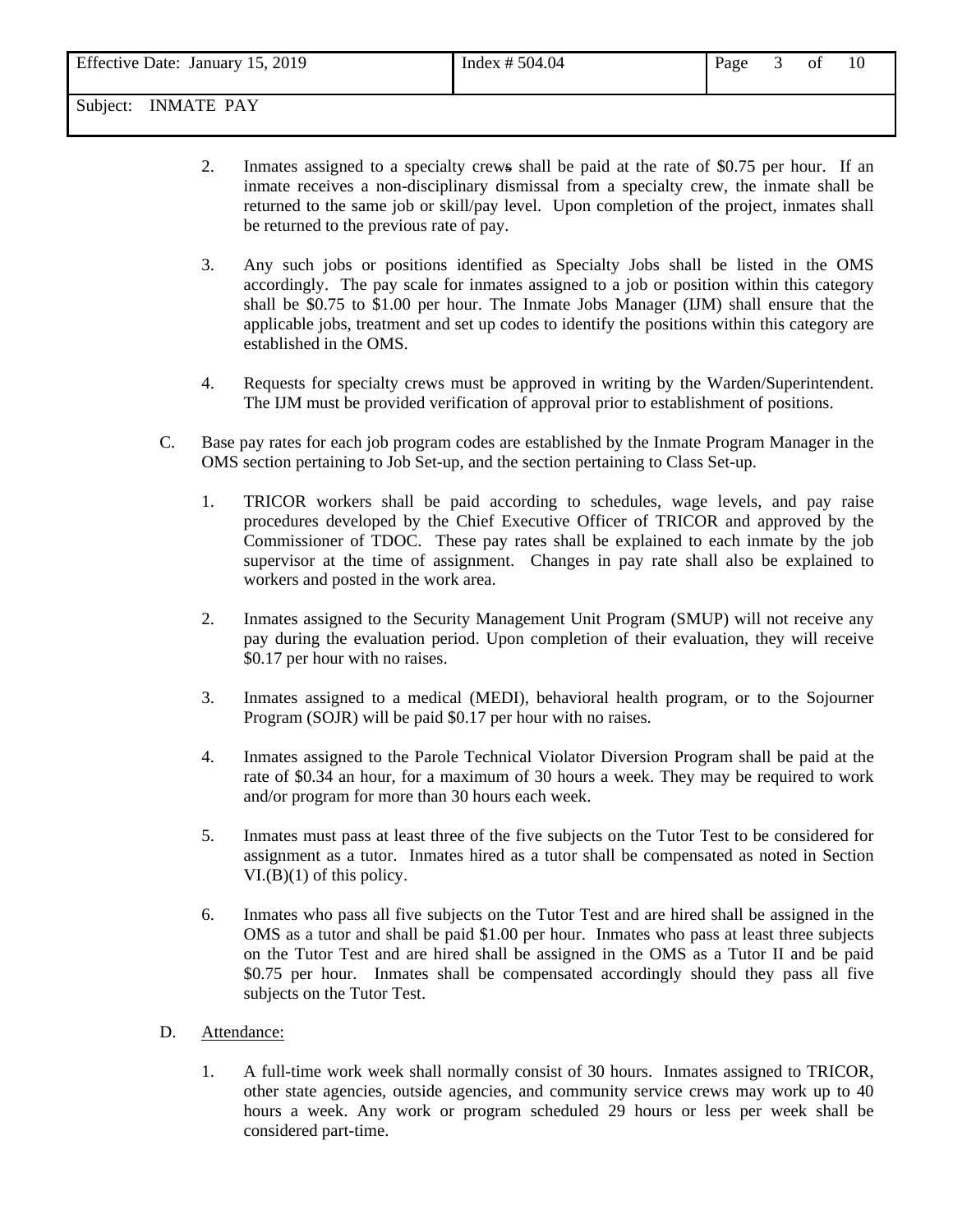- a. Inmates assigned to food service and maintenance may be scheduled to work up to 40 hours a week. It shall be the responsibility of the Warden/Superintendent to determine if an inmate will work more than 30 hours per week. It shall also be the Warden's/Superintendent's responsibility to send a memo to the IJC with cc to the IJM documenting the decision.
- b. Inmates will not be paid for more hours than their supervisor works. Inmates will not be paid for hours their supervisor considers them on call, but they do not work. (This includes inmate advisors, maintenance workers, etc.)
- 2. Supervisors, including TRICOR staff, shall be responsible for entering the number of hours worked/participated by inmates in OMS section pertaining to Inmate Attendance. It is the responsibility of the Warden/Superintendent/designee to ensure TDOC inmate supervisors enter attendance hours correctly.
	- a. Attendance shall be entered daily; i.e., no later than the end of the next work shift.
	- b. The OMS Offender Attendance screen reports are actual hours worked per day. Excused hours are for hours that an inmate did not work, but will be paid. Entries shall be made to reflect tardiness or any other absence from work in which an inmate shall not be paid. See the chart below:
		- .1 hour  $= 6$  minutes .2 hour  $= 12$  minutes .3 hour  $= 18$  minutes .4 hour  $= 24$  minutes  $.5$  hour = 30 minutes .6 hour  $=$  36 minutes .7 hour  $= 42$  minutes  $.8$  hour  $= 48$  minutes .9 hour  $=$  54 minutes 1.0 hour  $= 60$  minutes

Example: Starting time is 8:00 a.m. If an inmate is less than six minutes late, he/she will be paid from 8:00 a.m. If he/she is six minutes late, he/she will be docked 0.1 hour of pay.

(Actual hours would be 5.9 hours.) If he/she is 7 to 11 minutes late, he/she will be docked 0.2 hour of pay. Time is always rounded up, never down.

NOTE: Attendance entries for TRICOR workers are for the calculation of program sentence credits only. TRICOR Prison Industries Enhancement (PIE) jobs may be scheduled for less than six hours a day due to strenuous physical duties. TRICOR will key six hours of attendance for these workers to indicate a full day of work. Attendance does not affect the pay for these workers. TRICOR pay is located in the OMS.

c. Neither inmate pay nor attendance shall be withheld for poor job performance. Reduction in inmate pay must be addressed through disciplinary procedures. This includes preventing an inmate from working certain hours or days in order to decrease pay. (See Policy #502.01)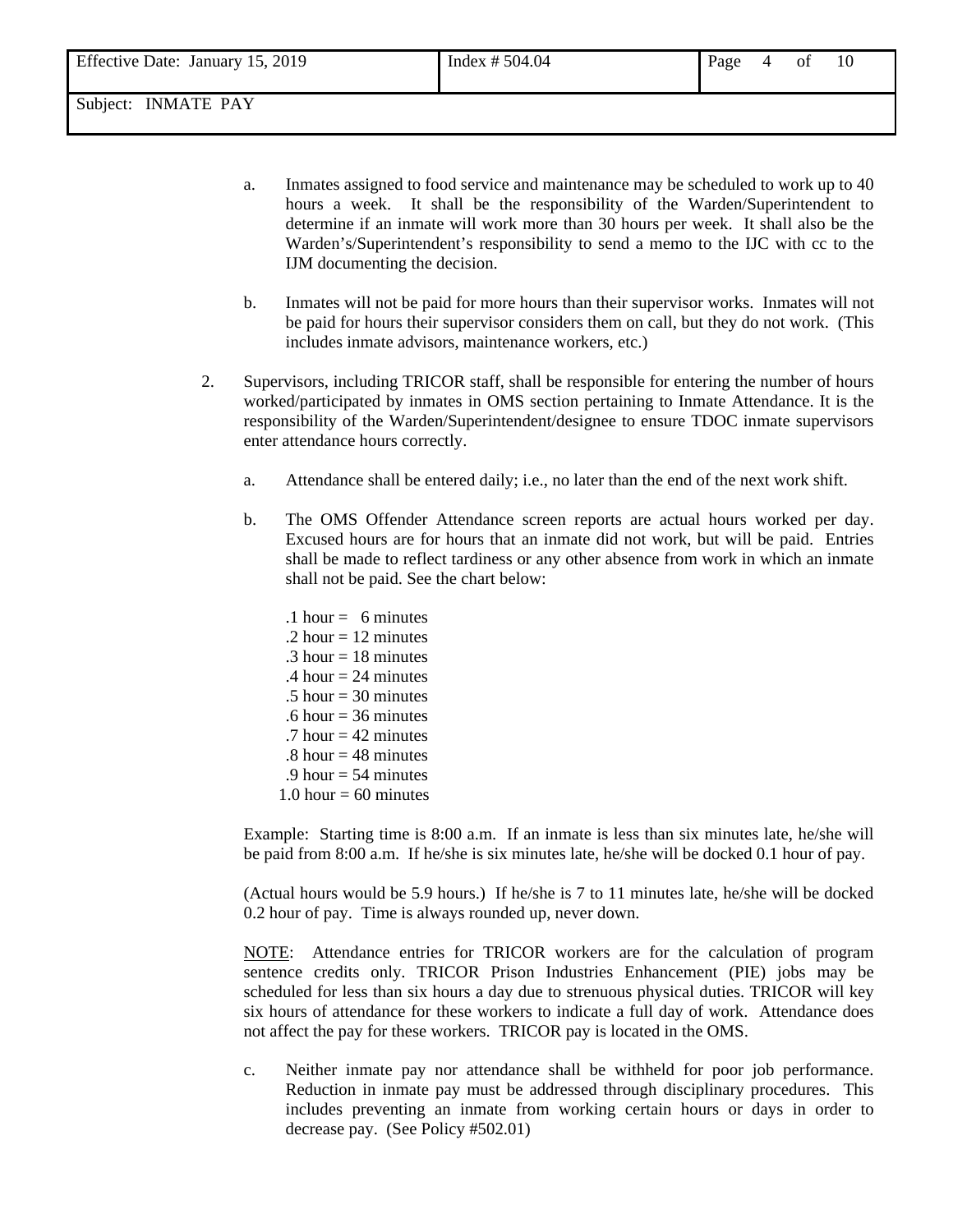- d. The Inmate Pay Attendance Report shall be signed by supervisors to verify their accuracy in entering the hours. Any pay adjustments needed shall be written on this report and emailed or returned to the IJC within the time frame set by the IJC.
- e. No inmate will maintain a paper copy of attendance hours for the supervisor to use to enter the data into the OMS.

## E. Pay/Rate Changes:

- 1. The IJCs and job tracking clerks shall determine an inmate's adjusted pay rate if greater than base pay of the skill level and enter it in the OMS section pertaining to Inmate Pay. If the institution does not have a job tracking clerk, one other staff person may be designated as back-up to make the entries in the OMS. OMS access to Inmate Pay is approved by both STS and the IJM.
- 2. Inmates in two different part-time assignments will be tracked in both positions and will be paid at the appropriate rate for each assignment. Inmates may be paid for the equivalent of only one full-time position.
- 3. Any inmate promoted within 30 days of their next regularly scheduled annual pay increase shall receive both the annual increase and the normal promotion raise. The annual raise will be calculated first and then the promotional raise. An increase in pay will result in a new projected pay raise date beginning with the date of the increase in pay.
- 4. Inmates who successfully complete the SMU Program shall be paid at the specified rate for their next job assignment.
- 5. Program participants assigned to a transition center will be paid at the rate of \$0.34 per hour in phase one, \$0.42 in phase two, and \$0.50 per hour in phase three, until such time that they receive a work release job assignment. Support workers will be paid at the rate of their assigned job.
- 6. Inmates who do not successfully complete any assigned program will start at the base pay of the next assignment and will lose all time accrued towards a raise.
- 7. Inmates in non-TRICOR jobs must participate in a job assignment for 12 months to receive a one-step pay raise. This is commonly referred to as an annual raise. There is no pay raise above the top step of any skill/pay level.
- 8. Justification for all pay rate changes and adjustments will be noted in the comments field in the OMS on LJEA. Pay rate/pay adjustment comments must include the pay period involved.
- 9. Inmates working for state agencies other than the TDOC shall be paid in accordance with the pay/skill level of the job title to which they are assigned.

## F. Overtime:

1. Inmates who are required to work more than the normal number of hours in any work day shall be excused from working for a corresponding number of hours subsequently during that pay period, if possible.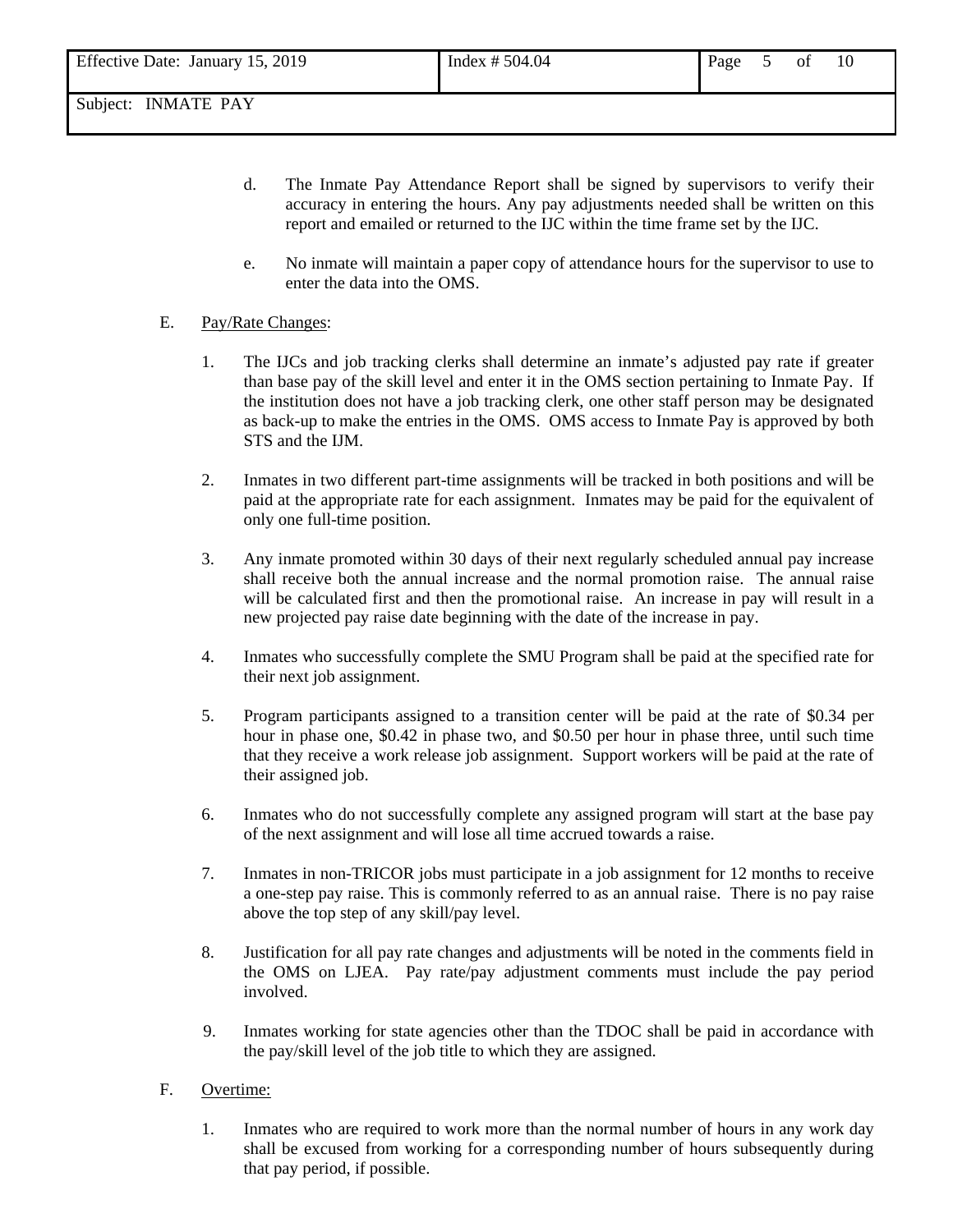- 2. Inmates shall not work overtime without prior written approval of the Warden/Superintendent/designee. Overtime for inmates working for TRICOR shall be approved by the Chief Operating Officer or Operations Manager.
- 3. The maximum number of hours of each month is determined by the number of work days multiplied by six or eight hours. Work days in a month routinely vary from 18 to 23 depending on holidays, etc. Work schedules with off days during the week may increase the total number of hours an inmate may work.
- 4. The IJC shall submit an inmate overtime report by the  $15<sup>th</sup>$  of each month to the Warden/Superintendent and copy the IJM for inmates who work over the maximum number of hours during the previous pay period and no pay adjustment was entered to correct the amount to be paid. A copy of the report will be provided to the CMO and the CMC at privately managed facilities.
	- a. The report shall include the inmate's name and number, work area, supervisor, number of overtime hours worked, justification for the overtime hours, and the amount of monies paid for overtime hours.
	- b. Inmates paid by TRICOR are excluded.
	- c. If there is no overtime to report for a pay period, a memorandum will be sent to reflect same.
- G. Inmate Pay Period:
	- 1. The inmate payroll period shall begin on the 26th of the month and extend through the 25th of the following month.
	- 2. A memorandum will be jointly issued by Fiscal Services and the IJM for the following fiscal calendar year that provides the dates the BI01MEF Pay Roster runs and the payroll is released each month.
- H. Pay Adjustments:
	- 1. The OMS section pertaining to Inmate Pay shall be used to revise an inmate's pay rate and to make pay adjustments.
	- 2. Only the IJC or job tracking clerk shall enter pay adjustments. If the institution does not have a job tracking clerk, another staff member may be designated as a backup.
	- 3. Necessity for pay adjustment shall be included in the comments section in the OMS, including the pay period and the number of hours the adjustment covers.
	- 4. Pay adjustments can be made at the institutions from the date the Pay Roster runs each month until the date payroll is released.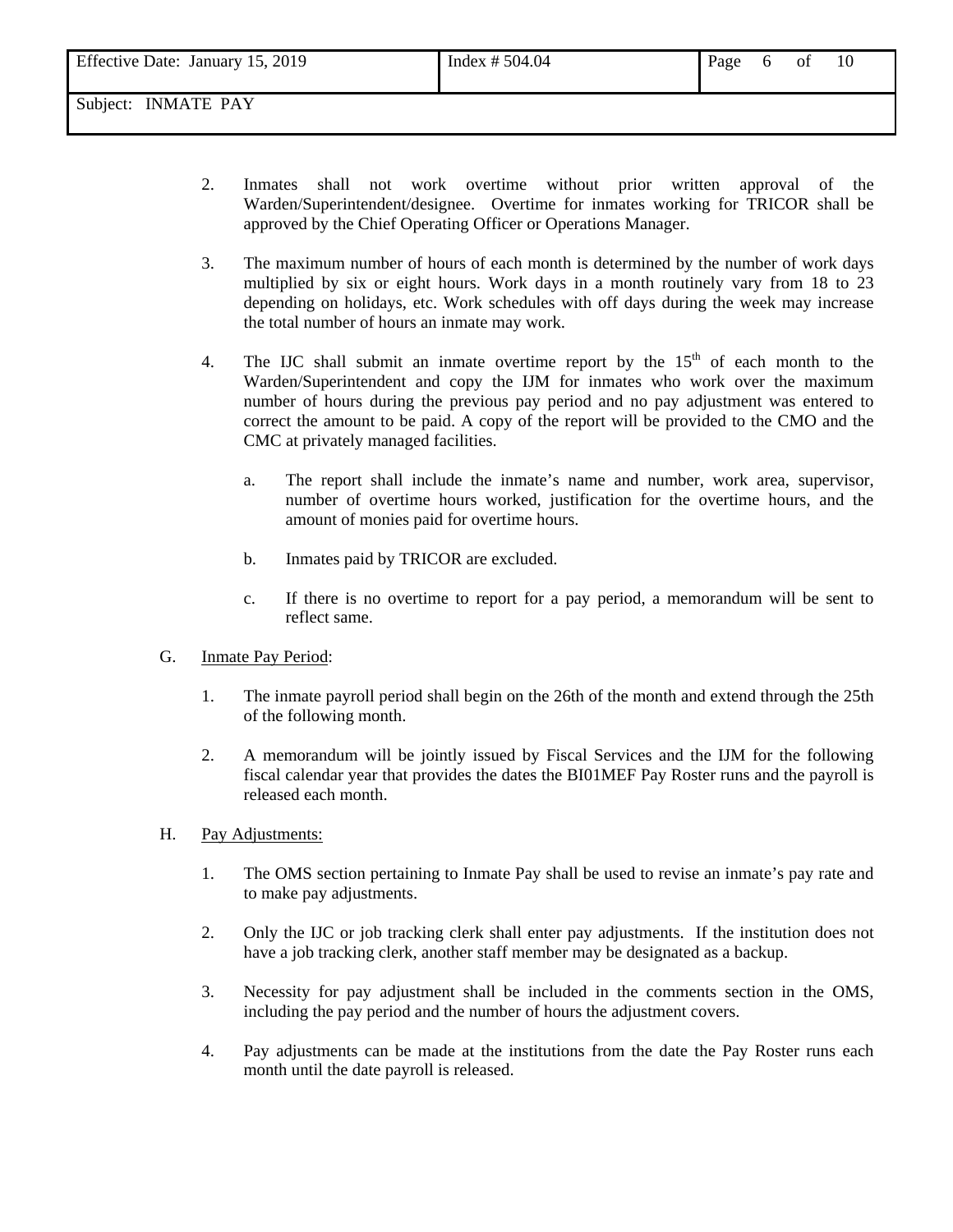| Effective Date: January 15, 2019 | Index $# 504.04$ | Page | 0 <sup>t</sup> | 10 |
|----------------------------------|------------------|------|----------------|----|
|                                  |                  |      |                |    |

- 5. Pay adjustment requests may be submitted to the Assistant Director of Fiscal Services/designee in writing from the Warden/Superintendent during the period of time between the release of payroll and the date, the pay Roster runs. The necessity of the pay adjustment, rate of pay, the number of hours worked but not paid, and total amount of adjustment will be included in the memo. A copy will be sent to the Inmate Jobs Manager (IJM).
- 6. The IJC shall send the Warden/Superintendent a list of all supervisors who need to have adjustments entered each month, the number of inmates under their supervision who need pay adjustments keyed, and the reason for the pay adjustment. It is the responsibility of the Warden/Superintendent to ensure that staff enter attendance correctly so that pay adjustments are not necessary.
- 7. The IJC may enter a negative pay adjustment to correct supervisors' data entry errors. It is not the intent of this policy for inmates to work overtime each month and have a negative pay adjustment entered to reduce their pay. [See Section VI.(H)(3) above.]
- 8. Each pay period the IJCs shall compare the pay adjustments keyed after payroll is released or check the pay amount in the OMS. Discrepancies occur when an OMS ID number is keyed incorrectly. The OMS will accept numbers of inmates who are incarcerated in jails. Discrepancies will be resolved.
- I. Exceptions:
	- 1. TRICOR Workers: Inmates employed by TRICOR shall not be paid for absences from work except for the following reasons:
		- a. If an inmate was absent due to a disciplinary infraction initiated by TRICOR, in which the inmate was found not guilty or was subsequently overturned, then TRICOR will be responsible for keying back pay.
		- b. If an inmate was absent due to a disciplinary infraction initiated by TDOC, in which the inmate was found not guilty or was subsequently overturned, then TDOC will be responsible for keying back pay.
		- c. Inmates who are assigned to positions in the Prison Industries Enhancement (PIE) jobs will be paid in accordance with TRICOR pay policies and procedures and Policy #208.10.
	- 2. Support and Other Workers:
		- a. Inmates convicted of refusing to participate by the Disciplinary Board shall not be paid for the day of the incident.
		- b. Inmates who participate on holidays shall be paid. Inmates who do not participate on holidays shall not be paid.
		- c. Inmates will be paid for time absent from assigned duties for the following reason(s):
			- (1) Required by the institution to appear as a witness at a disciplinary or grievance hearing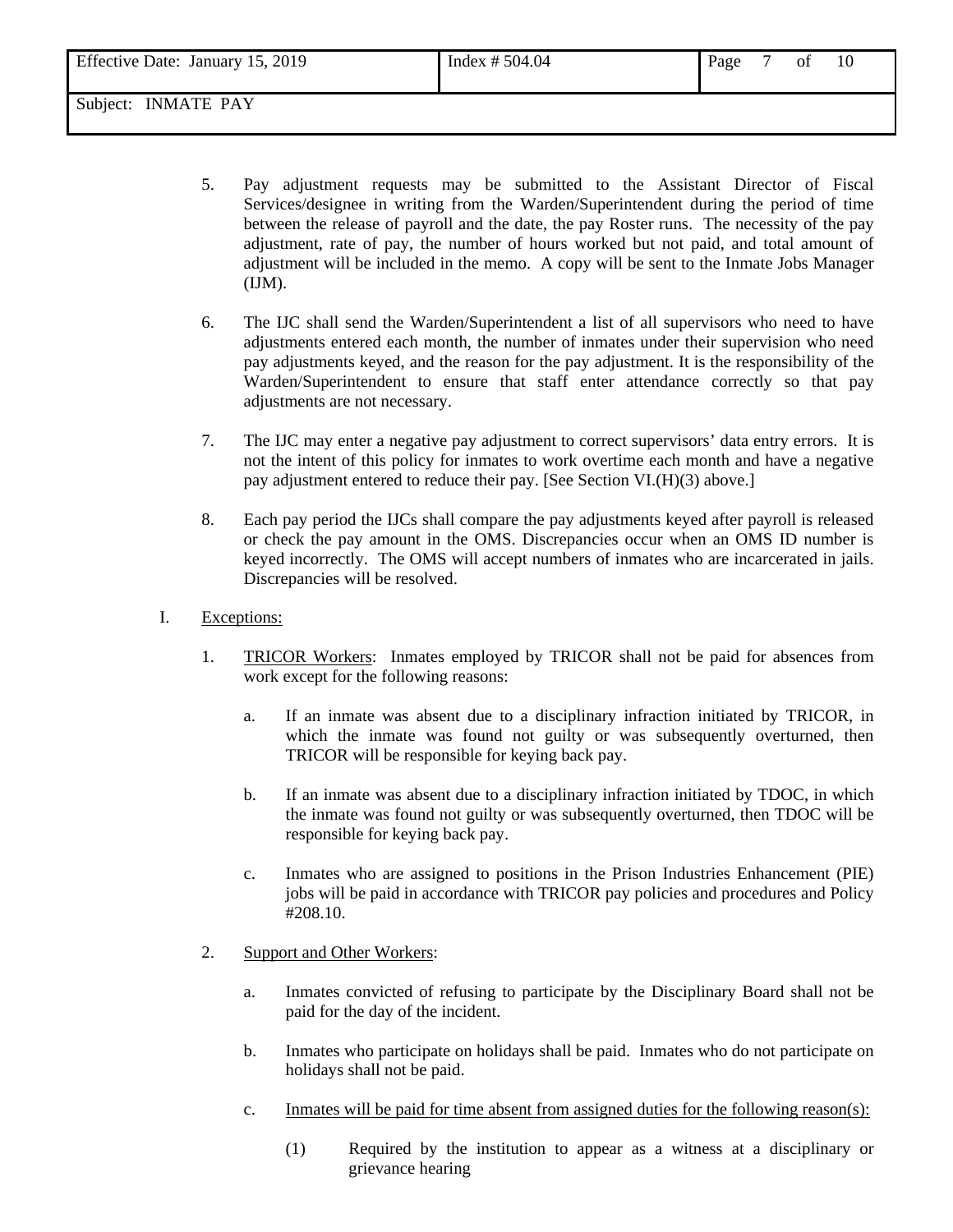- (2) Attendance at an inmate council meeting, if a member
- (3) Attendance at a grievance committee hearing, if a member
- (4) Segregation pending investigation if released to the population without further action and still assigned to their position. (See Policy #505.07)
- (5) Disciplinary hearing, segregation pending disciplinary hearing, or not allowed to attend assigned program pending disciplinary hearing, if subsequently found not guilty or the conviction is overturned.
- (6) Parole Board hearing, excluding revocation hearings.
- (7) This time will be entered in the OMS in the "excused hours" column or a pay adjustment will be keyed if necessary and sentence credits will be requested as needed.
- d. Inmates will not be paid for absences from assigned duties except as provided in VI.(I)(2)c). Below are examples of specific absence types for which inmates will not be paid.
	- (1) Sick call visits including follow-up and job-related injuries, if initiated by inmate.
	- (2) Visitation
	- (3) Religious services or observances
	- (4) Chaplain/counselor appointments, if initiated by the inmate
	- (5) Segregation pending investigation, if resulting in dismissal from program assignment. (See Policy #505.07)
	- (6) Disciplinary hearing, segregation pending hearing, or not allowed to attend assigned program pending hearing, if found guilty
	- (7) Grievance hearing
	- (8) Voluntary programs
	- (9) Crews that do not work
	- (10) No participation or programming in school due to absence of teacher or instructor
	- (11) Inmates who do not work during a facility lockdown or restrictive movement situations.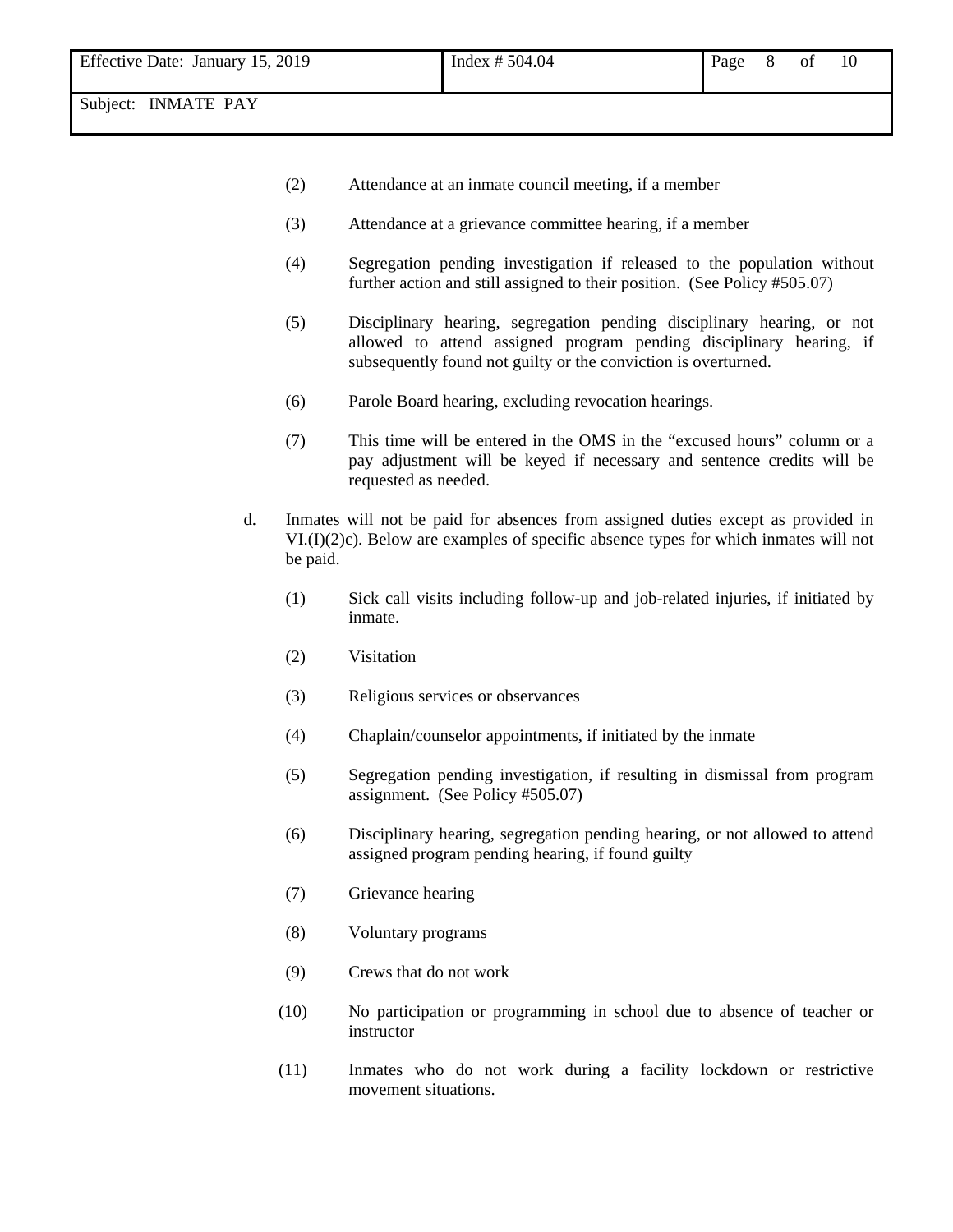| Effective Date: January 15, 2019 | Index $# 504.04$ | Page | of |  |
|----------------------------------|------------------|------|----|--|
|                                  |                  |      |    |  |

- J. Pay for Segregated Inmates:
	- 1. Punitive Segregation: Inmates shall not be paid for work performed while actually in punitive segregation. Inmates not permitted to work due to a disciplinary conviction that is subsequently overturned on appeal, shall be paid by the institution for those days missed on which the inmate was scheduled to participate. TRICOR workers shall be paid according to Section VI.(I)(1) under these circumstances. The Disciplinary Board Chairperson shall notify the IJC by sending a copy of the overturned disciplinary no later than five working days of receipt.
	- 2. Protective Custody: Inmates who lose an assignment due to the necessity of placement in protective custody shall be paid as closely as possible to their prior position's pay within the correct skill/pay level for their next assignment, whether that assignment is while still segregated or following release and reassignment. If this results in the same or lower pay, time accrued for step raise purposes in the previous assignment shall be retained; if resulting in a pay increase, time to accrue for a step raise shall begin the day of the new assignment.
	- 3. Administrative Segregation: Inmates who become unassigned due to placement in administrative segregation (AS), and who are not placed in that status following a disciplinary conviction, shall be paid in their next assignment according to the procedures in Section VI. $(J)(2)$  above. Time accrued for step raise purposes shall not be retained.
- K. Disciplinary Dismissals and Class A Disciplinary Convictions: The pay for an inmate who is convicted of a Class A disciplinary offense, or who becomes unassigned due to a disciplinary dismissal, or is transferred or placed on administrative segregation following a disciplinary conviction shall have his/her pay reduced to step one of the skill level to which they are assigned. Any time accrued toward a pay raise will be lost. If the inmate is unassigned, this will apply when he/she receives his/her next assignment. (Note: Dismissals are "disciplinary" only if the disciplinary board recommends an assignment termination and the recommendation is entered in the OMS and is approved by the Warden/designee. A conviction with a sentence of verbal warning is excluded. See Policy #502.01)
- L. Non-disciplinary Dismissals:
	- 1. The pay/skill level for inmates receiving non-disciplinary dismissals, demotions, or in the case of non-disciplinary transfers shall be the same as or as close to the previous pay/skill level as possible, upon reassignment. See Section VI.(B) of this policy for specialty crews.
	- 2. Time accrued toward a pay raise date shall be retained following reassignment, if the new assignment results in the same or lower pay/skill level per Policy #505.07.
- M. Inmates returning to TDOC custody following release shall lose all previously earned privileges, seniority, or status concerning register and placement, advancement, and pay.
- N. Inmates who lose their minimum direct or trusty custody level due to a disciplinary conviction shall lose all previously earned privileges, seniority, or status concerning register placement, assignment, advancement, and pay. The pay rate shall be at Step One of their present assignment or first assignment if he/she loses the assignment due to the disciplinary conviction/custody level change.